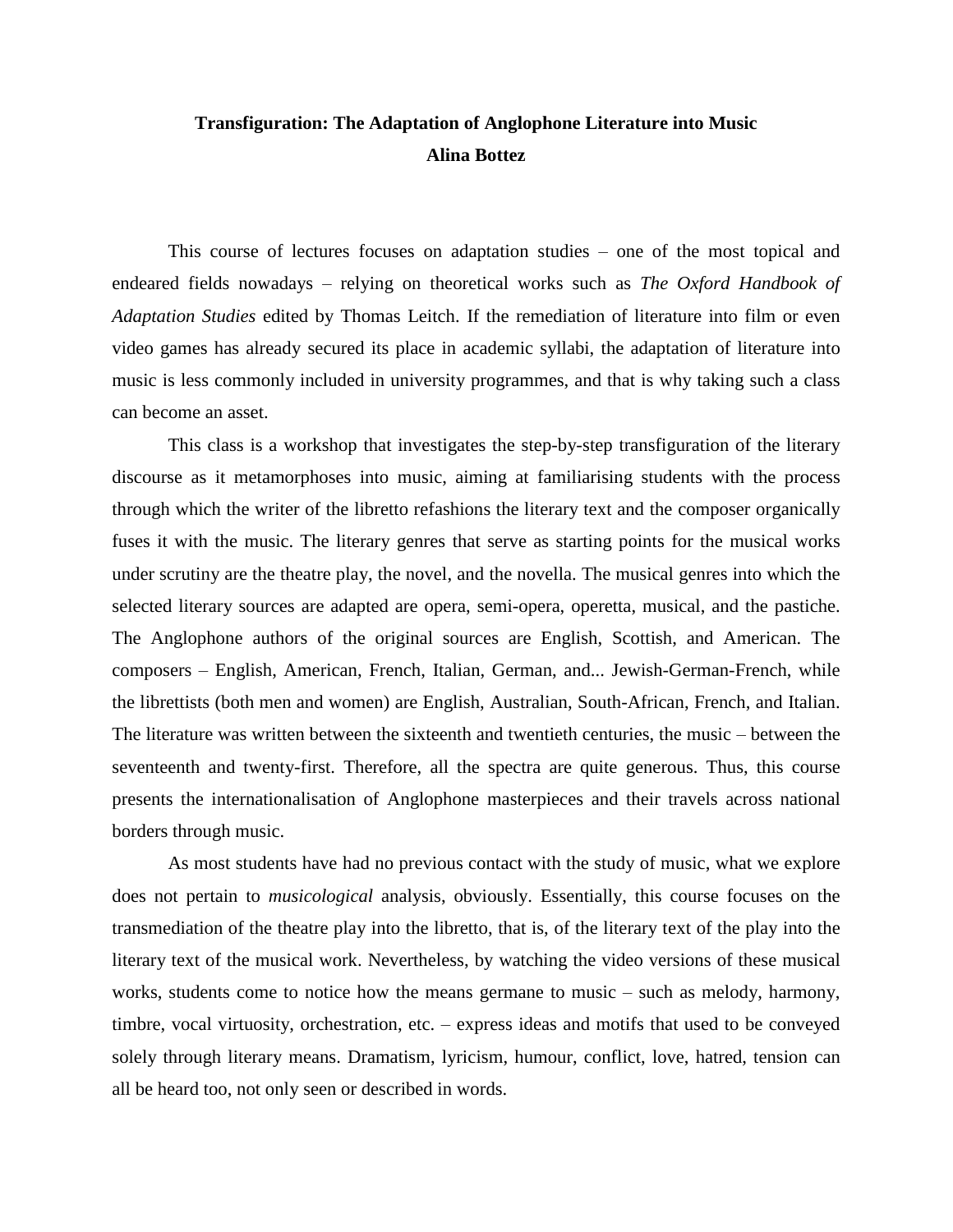These adaptations evince the impact exerted by the cultural, social, political, and religious context of the time and place in which they were composed. Thus, this type of research also falls under the scope of the history of mentalities.

Except for two novels and a novella, the other bibliographical requirements are supposed to be already well-known to the students. Thus, the course tries not to overload them during their last semester of studies and strives to consolidate their literary acquisitions, while enhancing them through the study of adaptation. The assignments include a short primary and secondary bibliography, the libretti, watching/listening to the musical adaptations, making oral presentations and taking a final oral exam.

At the end of this course students discover a whole universe of music that they had not previously known, and that some had thought they might dislike. The *most* important purpose of this course is that they should earn a lifelong love of classical music and understand the phenomenon of literary afterlife through remediation. To use an appropriate metaphor, I would like them to see with two eyes instead of one. Last but not least, this journey of discovery can be great fun, and laughter can be both therapeutic and cathartic.

## **Classes:**

1. Basic notions of music history and necessary musical terms

2. *Romeo and Juliet* by William Shakespeare vs. *Roméo et Juliette* by Charles Gounod (on a libretto by Jules Barbier and Michel Carré)

3. *Romeo and Juliet* by William Shakespeare vs. *Roméo et Juliette –* de la haine à l'amour by Gérard Presgurvic (on a libretto by Gérard Presgurvic)

4. *The Tempest* by William Shakespeare vs. *The Tempest* by Thomas Adès (on a libretto by Meredith Oakes)

5. *The Tempest* by John Dryden and William D'Avenant vs. *The Tempest* by Henry Purcell/John Weldon (semi-opera)

6. *The Tempest* by William Shakespeare and *A Midsummer Night's Dream* by William Shakespeare vs. *The Enchanted Island* (pastiche on a libretto by Jeremy Sams, with music by George Friedrich Handel, Antonio Vivaldi, Jean-Philippe Rameau, André Campra, Henry Purcell, Giovanni Battista Ferrandini, and Jean-Féry Rebel)